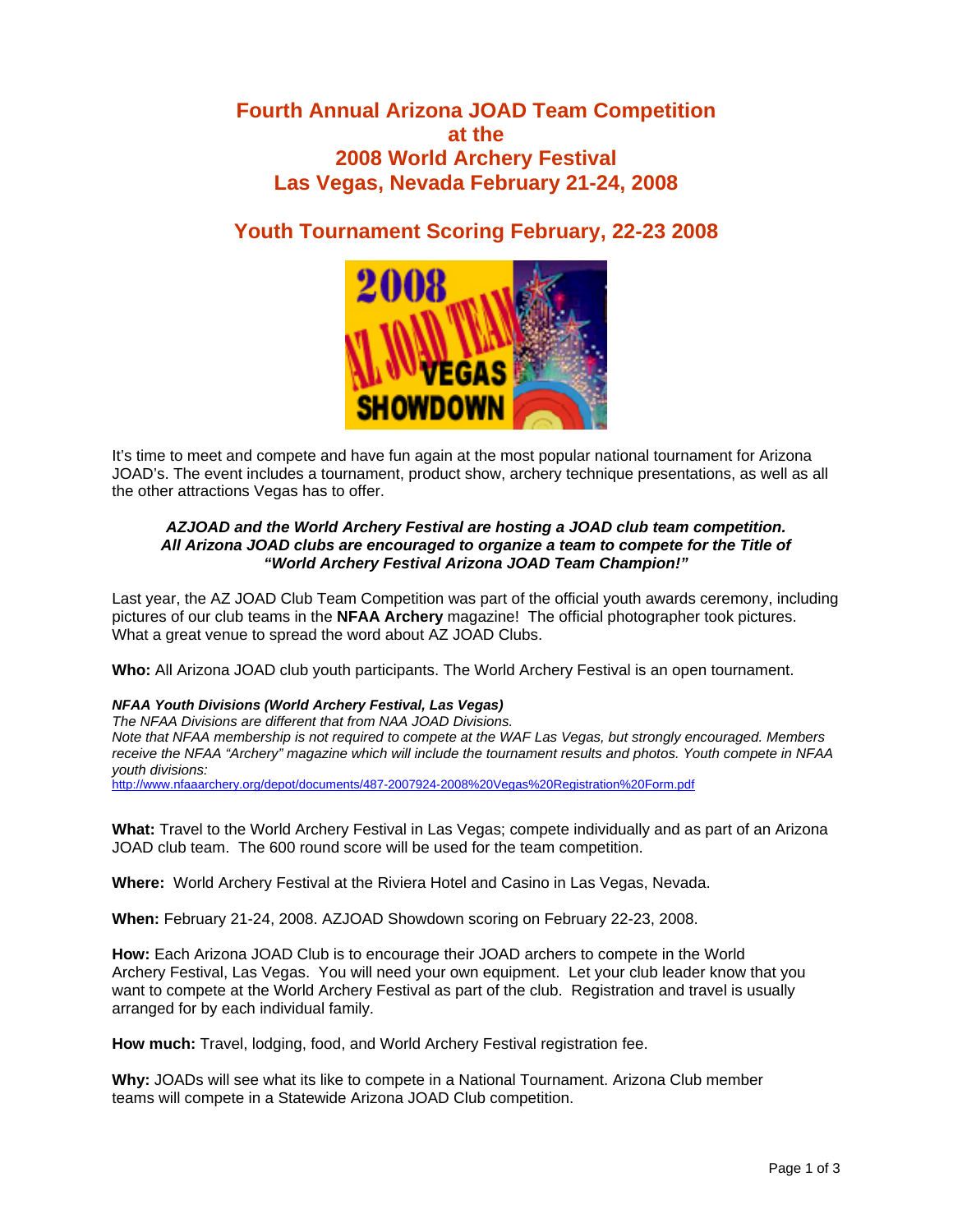**Questions: Steve Yturralde** [syturralde1@cox.net](mailto:syturralde1@cox.net) and **Linda (Pelton) Yturralde** [lpelton1@cox.net](mailto:lpelton1@cox.net) are the 2008 Arizona State JOAD Co-Coordinators for 2008. They are ready to help make 2008's JOAD Club Team Competition a great event for all the clubs. You can email each of them at the above addresses.

# **What's it like:** (Previous weblinks below)

- 2007 AZJOAD Highlights *[http://www.azjoad.com/2007/2007\\_vegas\\_team.htm](http://www.azjoad.com/2007/2007_vegas_team.htm)*
- 2006 AZJOAD highlights *http://www.azjoad.com/2006/2006\_Vegas\_JOAD\_Showdown.htm*
- 2005 AZJOAD highlights *http://www.azjoad.com/2005/2005\_vegas\_team.htm*
- AZJOAD highlights (includes some photos from 2002) *[http://www.azjoad.com/2004azjoad/2004\\_Vegas.htm](http://www.azjoad.com/2004azjoad/2004_Vegas.htm)*
- AZJOAD Highlights (for photos) *[http://www.azjoad.com/azjoad2003/2003\\_Las\\_Vegas\\_WAF.htm](http://www.azjoad.com/azjoad2003/2003_Las_Vegas_WAF.htm)*

# *More:*

#### **Thursday:**

All should be sure to arrive in time to practice for a couple of hours on Thursday. Practice sessions move slowly, you will need a couple of hours to get comfortable. Also there is a lot of "visiting" that goes on at the practice range. Two hours turns into four quickly in Vegas.

#### **Friday:**

First 300 round. The schedule will indicate the time your group competes. Arrive at least 30 minutes early to set up and get ready. Since only one 300 round is shot per day, there is a lot of time to sight see and visit all Vegas has to offer.

#### **Archery Show:**

The archery vendor show is fantastic. It's a great place to see all there is to see, bows, sights, stabilizers, arrows, string material, accessories. There are usually some good sales and giveaways.

High speed video: For the last five years, super slow motion taping via high speed video has been offered. Release, arrow flight clearance, follow through can all be seen in great detail. Hopefully the taping will be offered again.

Shooters receive free entry into the vendor show, but non-shooters will need to buy a "guest" badge" that is good for the whole tourney. Buy it ahead when you register. It costs more at the door.

# **Lectures:**

There are a variety of lectures on many different topics, review the schedule early and attend a few.

# **Saturday:**

The second and last 300 round for youths. Check the early schedule and arrive early. The awards ceremony usually takes place mid day. Plan on attending the award ceremony to get into the official photo.

# **Sunday:**

The adults continue to compete. Families are free to enjoy Vegas and then travel back home.

**Where:** World Archery Festival at the Riviera Hotel and Casino in Las Vegas, Nevada. Many will want to stay at the Riviera for convenience. There is an abundance of lodging options nearby. Note that the Vegas Strip is known for traffic jams. Allow sufficient time for travel.

**Weather:** Weather in Vegas in February is similar to the weather in the Arizona Desert.

#### **How:**

- The event is ideal for ride and room sharing.
- Register for the tournament: Information will be on [www.nfaa-archery.org](http://www.nfaa-archery.org/) The NFAA age divisions are different from the NAA categories. Review the age and equipment, division and descriptions.
- Make hotel reservations: Be sure to arrive on Thursday to take part in practice.
- Car Travel: Many will want to travel by car. It takes about 6 hours to drive from central Arizona, assuming no road delays. When traveling to Nevada, Arizonans gain an hour because of the time change.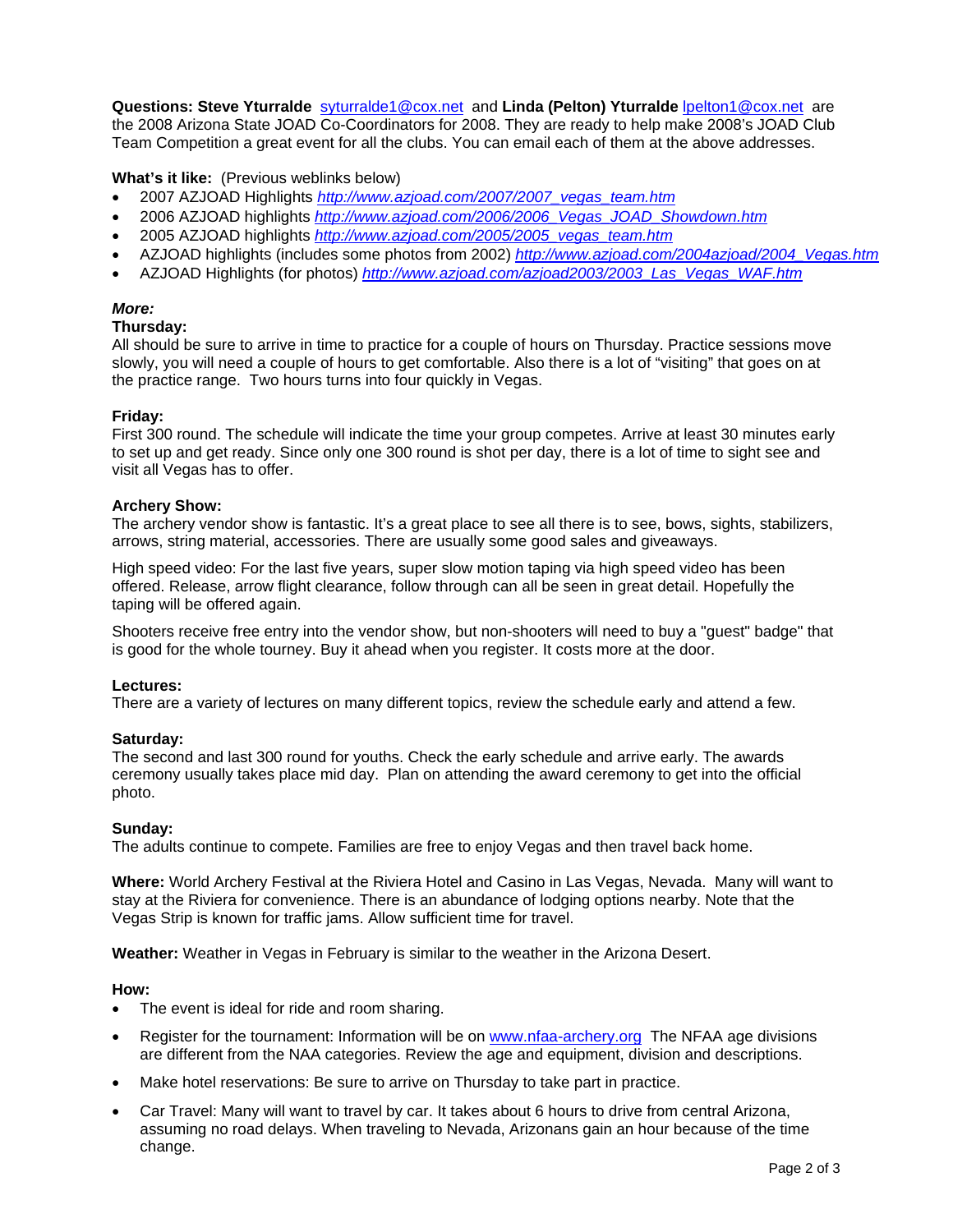- Air Travel: Some will want to fly. Vegas is very easy to get around without a car. A one-way taxi ride between the airport and the Riviera is about \$20 each way. (The exciting adult championship takes place. Sunday afternoon; schedule a late flight if you want to watch it.) Note that Sunday evening airline flights are often behind schedule.
- Equipment: Get your equipment ready. You will need at least 3 arrows to complete. Six is recommended, as robin hoods are common. Check the bow from tip to tip to make sure all is in good order. Replace anything that is in question. Note that there is no dress code to speak of, BUT matching Arizona JOAD club team shirts look cool.
- Practice: All will be competing at 18 meters, about 20 yards. Practice as much as you can.

**How much:** Travel, lodging, food, and World Archery Festival registration fee. There is also the expense of missing a day and a half of school. Based on the feedback AZJOAD receives every year, the expense is worth it for the entire family.

**Why:** JOADs will see what its like to compete in a National Tournament. Arizona Club member teams will compete in a Statewide Arizona JOAD Club competition. The Vegas shoot is an ideal goal for youth archers and their family.

# **Rules and procedures:**

The goal of the team competition is to award the club that encourages the most youth archers to compete in the Vegas World Archery Festival as well as the club with the best competitors. The scoring is based on a combination of the number of competing club member plus the score of the club's top compound and recurve archers.

- **Team list:** Each Arizona JOAD club must submit a list of their competing club team members, including bow type and category, before the tournament scoring begins. Club members must be Arizona residents. A youth can only compete for one team at a time. See attached form to be submitted to Steve and/or Linda.
- **Age limit:** Team competitors must compete in the youth division or be no older than 18 years old at the end of the year if they compete in an adult division.
- **Number of club team members:** Each club may bring as many team members as they wish.
- **5 bonus points** will be awarded for each listed team member who shoot both the Friday and Saturday tournament rounds.
- **Scores:** The individual scores used to determine the Team Championship shall be as published by the tournament, plus the bonus points.
- **Team Championship determination method:**

Each Clubs highest three 600 round member scores, including at least one recurve archer's score plus the bonus points determine the Arizona JOAD club team score. The totaled team scores will determine the 1st, 2nd and 3rd place team. Ties will be settled per the World Archery Festival, non shoot-off method. Each Team Leader shall fill out a Team Score Tally and deliver to Steve and/or Linda after Final Youth Scoring.

**Reminder:** Each club that took home the traveling trophy last year is responsible to bring the trophy back to Vegas to be awarded again!

End

Attached: Team Roster List (to determine Bonus Points) Team Score Tally Sheet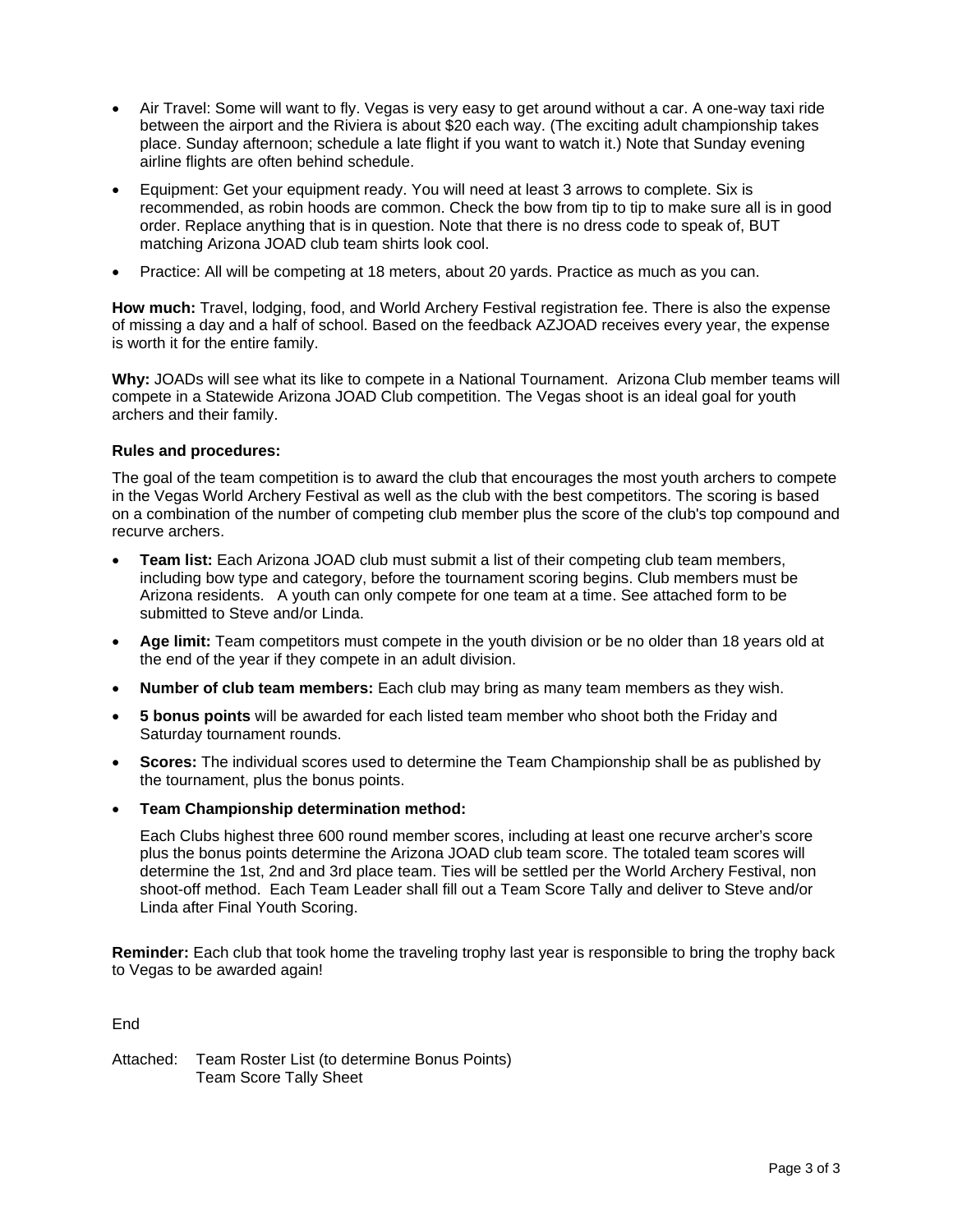# 2008 TEAM ROSTEr



JOAD Club Name:

JOAD Team Leader:

Team Leader Name in Vegas:

(The Club person responsible at the Tournament to collect the scores for this team)

Contact Email:

Contact Phone in Arizona:

Contact Phone in Las Vegas:

*Team Roster*

|                  | Name | Compound or Recurve? | Age Category |
|------------------|------|----------------------|--------------|
| 1                |      |                      |              |
| $\overline{2}$   |      |                      |              |
| $\mathfrak{S}$   |      |                      |              |
| $\overline{4}$   |      |                      |              |
| 5                |      |                      |              |
| $\,6\,$          |      |                      |              |
| $\overline{7}$   |      |                      |              |
| 8                |      |                      |              |
| $\boldsymbol{9}$ |      |                      |              |
| $10$             |      |                      |              |
| 11               |      |                      |              |
| 12               |      |                      |              |
| 13               |      |                      |              |
| $\overline{14}$  |      |                      |              |

Submit Final Roster to Steve and/or Linda Yturralde after you have determined that all your archers have checked-in and are in attendance.